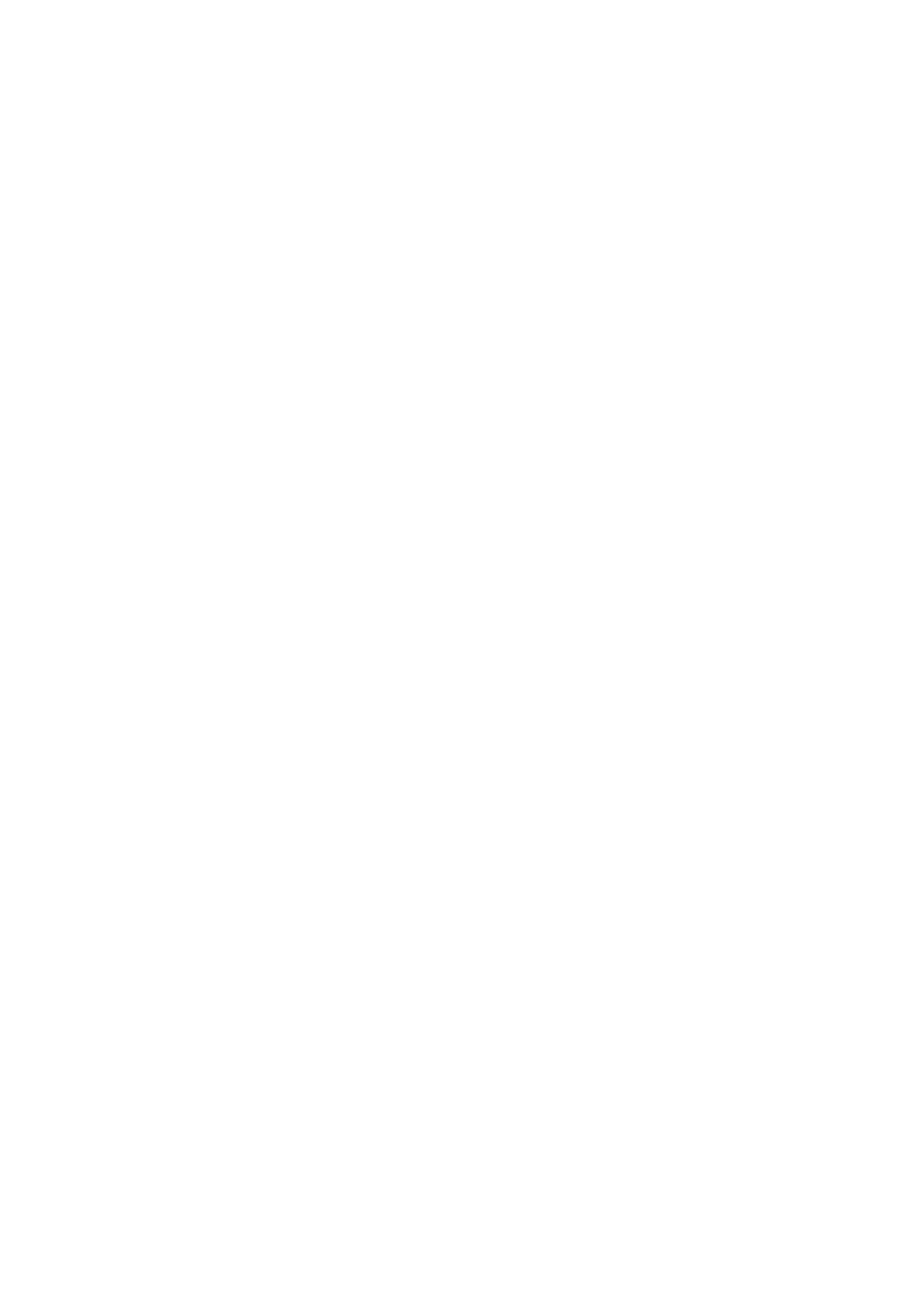

# **1 Welcome**

Chairperson John Gillon opened the meeting followed by Member Adrian Tyler leading the meeting with a karakia.

Whakataka te hau kite uru Whakataka te hau kite tonga Kia mākinakina ki uta Kia mātaratara ki tai E hī ake ana te atakura He tio He huka He hau hū Tihei mauri ora!

Cease o winds from the west Cease o winds from the south Bring calm breezes over the land Bring calm breezes over the sea And let the red-tipped dawn come With a touch of frost A sharpened air And promise of a glorious day

# **2 Apologies**

There were no apologies.

# **3 Declaration of Interest**

There were no declarations of interest.

# **4 Confirmation of Minutes**

Resolution number KT/2022/94

MOVED by Deputy Chairperson D Grant, seconded by Member P Gillon:

#### **That the Kaipātiki Local Board:**

**a) confirms the ordinary minutes of its meeting, held on Wednesday, 20 April 2022, as true and correct.**

**CARRIED**

#### **5 Leave of Absence**

# **5.1 Leave of Absence - Member Ann Hartley QSO**

Resolution number KT/2022/95

MOVED by Deputy Chairperson D Grant, seconded by Member A Shaw:

#### **That the Kaipātiki Local Board:**

**a) accept a request for leave of absence from member Ann Hartley QSO for the period from 10 May 2022 until the end of the electoral term.**

**CARRIED**

#### **6 Acknowledgements**

There were no acknowledgements.

# **7 Petitions**

There were no petitions.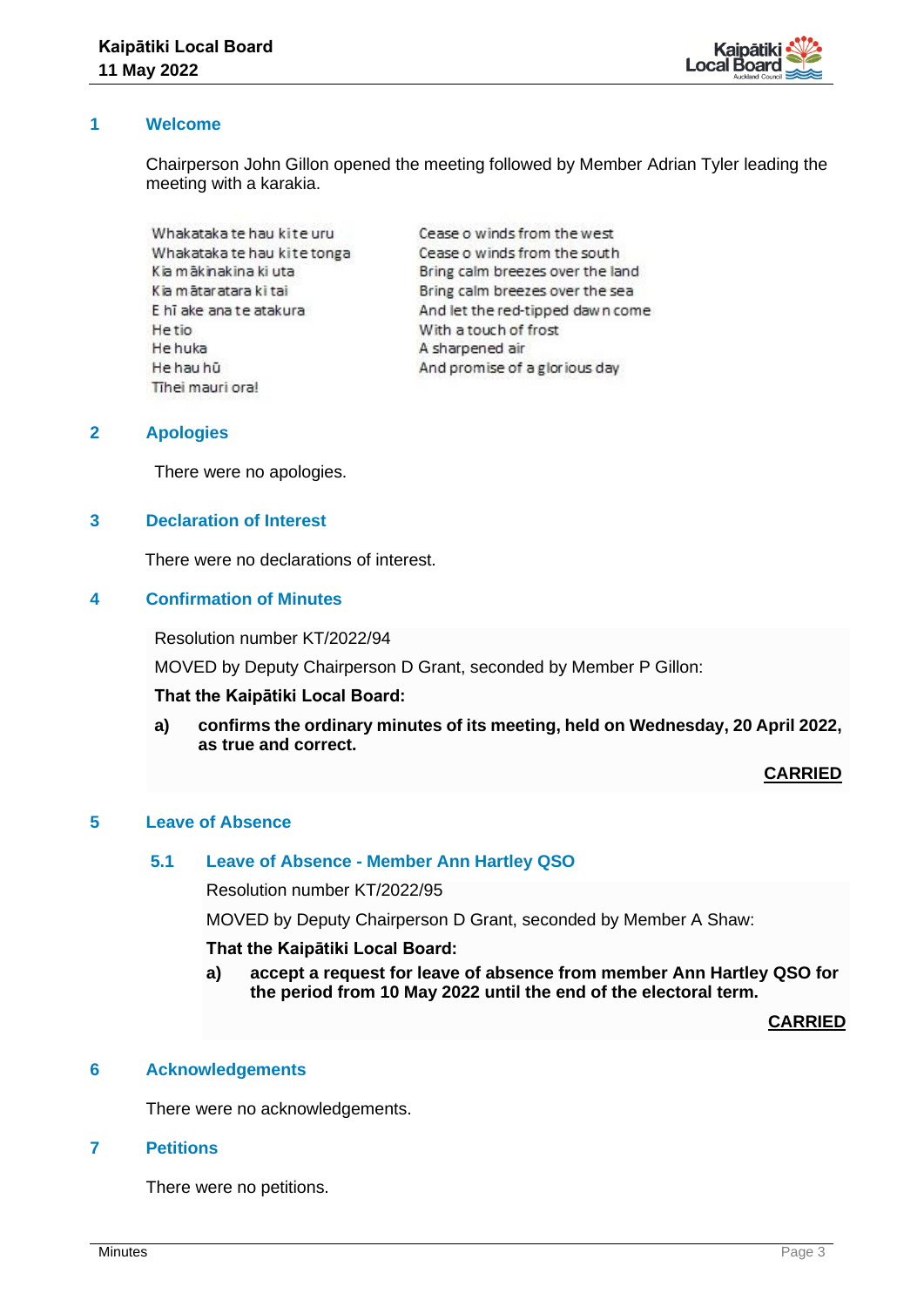

# **8 Deputations**

There were no deputations.

# **9 Public Forum**

There was no public forum.

# **10 Extraordinary Business**

There was no extraordinary business.

# **11 Kaipātiki Local Board Chairperson's Report** There was no report provided at this time.

# **12 Members' Reports**

There were no reports provided at this time.

# **13 Governing Body and Independent Maori Statutory Board Members' Update**

There were no updates provided at this time.

# **Adjournment of Meeting**

Resolution number KT/2022/96

MOVED by Chairperson J Gillon, seconded by Deputy Chairperson D Grant:

#### **That the Kaipātiki Local Board:**

**a) agree to adjourn the meeting for 30 mins at 10.11am.** 

**CARRIED**

#### *Meeting reconvened at 10.54am.*

#### **14 Local board consultation feedback and input into the Annual Budget 2022/2023**

MOVED by Chairperson J Gillon, seconded by Member A Tyler:

That the Kaipātiki Local Board:

- **a)** receive consultation feedback on the proposed Kaipātiki Local Board priorities and activities for 2022/2023.
- **b)** receive consultation feedback on regional topics in the Annual Budget 2022/2023 from people and organisations based in the Kaipātiki Local Board area.
- **c)** thank the 9,464 people and organisations from around Auckland who made submissions on the Annual Budget, including 460 from the Kaipātiki Local Board area.

#### Climate

- **d)** support the climate action package and Climate Action Targeted Rate, noting that 64% of individual submitters and 33% of organization submitters from the Kaipātiki Local Board area that responded to this question supported the proposal
- **e)** acknowledge the current financial constraints faced by Auckland Council, noting that the current proposed general rates would not deliver on the outcomes proposed to be delivered by the Climate Action Targeted Rate.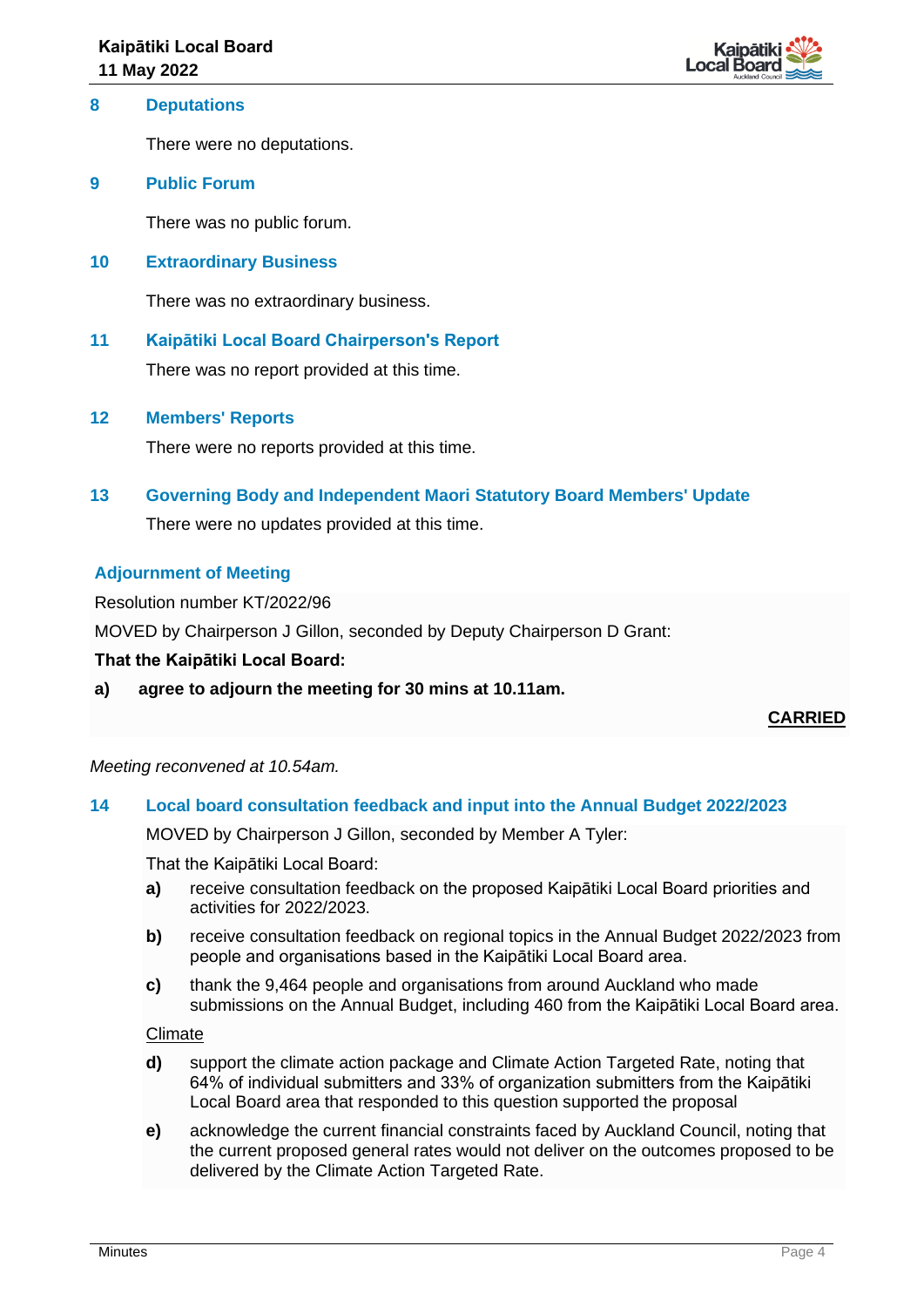

- **f)** request that council vigorously pursues legislative change to enable councils to reintroduce greater general tree protections to ensure our environmental future and mitigate the effects of climate change.
- **g)** request that local board views are sought at the very earliest stages of any projects being considered and delivered as part of the climate action package in the Kaipātiki local board area.
- **h)** request there be regular reporting to local boards and the general public on the outcomes being delivered with the targeted rate and that the package is reviewed on a regular basis for effectiveness.
- **i)** request a prompt and comprehensive review of how significant emissions reductions can be achieved through Auckland Council's *operational* functions and business as usual procedures noting the possibility for reduced mowing in appropriate areas, the utilization of electric power tools, the potential utilization of resources like noxious trees, wattle, wild pine etc as mulch with all flow on emissions and ecological benefits.

# Budget Pressures

- **j)** have mixed views on the budget pressures proposal, noting that 50% of individual submitters and 40% of organization submitters from the Kaipātiki Local Board area that responded to this question supported the proposal.
- **k)** support council utilizing borrowing headroom as a budget lever.
- **l)** note that there is insufficient information in the proposal to support the delay of capital investment as a budget lever, and we are concerned that such delays could be to essential infrastructure required to support intensification as the result of Governmentmandated Unitary Plan changes. We request the opportunity to provide local board views on the proposal once further information is available.
- **m)** do not support asset recycling as a lever, particularly not the sale of parks, reserves, and open spaces.
- **n)** remain opposed to the Three Waters proposal, however if it is foisted on Auckland Council, then support the proposal to use the Government's 'Better Off' support package funding as a lever to manage budget pressures.
- **o)** support the proposed general rates increase of 3.5% for 2022/2023.

# Service Prioritisation

- **p)** have mixed views on the service prioritisation proposal, noting that 52% of individual submitters and 50% of organization submitters from the Kaipātiki Local Board area that responded to this question supported the proposal.
- **q)** note that there is insufficient information on the proposal to implement cost reductions in the form of efficiency savings and potential reduction in services as a budget lever. We request the opportunity to provide local board views on the proposal once further information is available.

#### Waste Service Standardisation

- **r)** have mixed views on the waste service standardisation proposal, noting that 52% of individual submitters and 60% of organization submitters from the Kaipātiki Local Board area that responded to this question supported the retention of the Pay As You Throw (PAYT) system.
- **s)** support the proposal to amend the waste plan to enable a transition to a rates-funded refuse service, noting that:
	- i) the general operating cost will go down by about \$70 per household for all three services,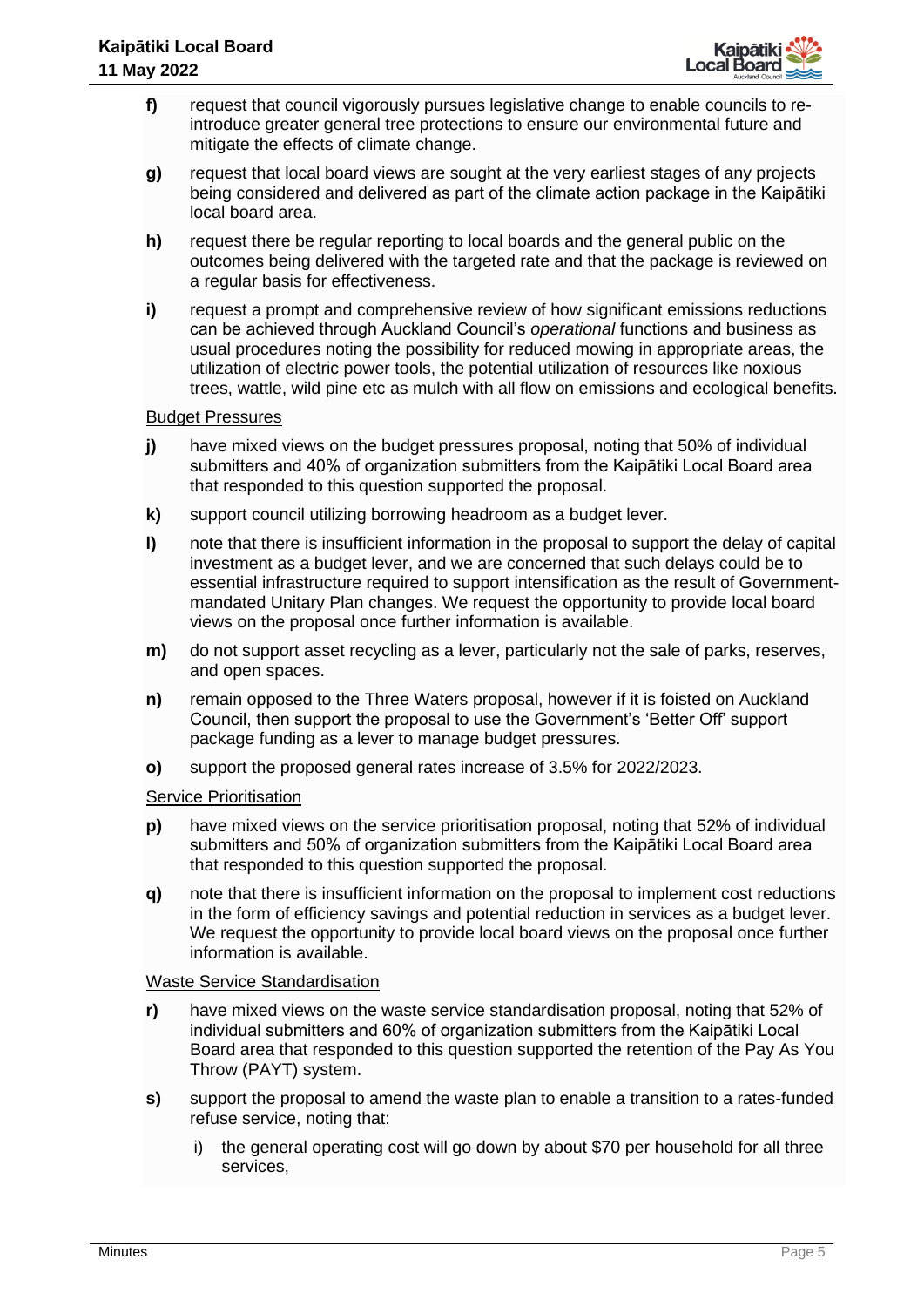

- ii) the PAYT model has not delivered on the expected reduction of waste or a saving in costs,
- iii) the PAYT model is less cost-effective for the council than rates-funded solutions because of more complex systems and duplication of workloads by multiple suppliers,
- iv) the rates funded system will significantly improve council's ability to capture the majority of Auckland's domestic refuse and manage it in accordance with best practice approaches supported by Auckland communities
- v) the rates-funded system is expected to produce less carbon emissions than the PAYT model due to less trucks being used.
- **t)** support the introduction of multiple-sized rubbish bin solution (whether PAYT or ratesbased), but request the introduction of a fourth smaller bin option for those households that are super efficient at minimizing refuse.
- **u)** support the continuation of the fortnightly rates-funded recycling service.
- **v)** support the proposed rates-funded food scrap collection service.
- **w)** support the continuation of the annual rates-funded inorganic collection.
- **x)** request that the council work with the Government to put a greater onus of reducing waste onto manufacturers and retailers, through systems such as the German Green Dot (Der Grüne Punkt) scheme.
- **y)** request that the council work with other councils in New Zealand to develop consistency in recycling practices.

#### Other topics

**z)** support the proposal to increase local board decision-making over local community services, and look forward to further discussions with the Governing Body and staff on this matter.

#### Local Board Advocacy for Annual Budget 2022/2023

#### *Local Board Budgets*

- **aa)** advocate for an increase in Kaipātiki Local Board capex renewal budget and asset maintenance budgets to ensure that all community facility assets that have been assessed as category 4 and 5 can be funded for repair or replacement in a timely manner.
- **bb)** note that we expect to only be able to afford to renew approximately 80% of category 4 and 5 assets in the current three-year period.
- **cc)** support the retention of the Kaipātiki Local Board Local Discretionary Initiative (LDI) Opex and Capex budgets.
- **dd)** support the continuation of the local board's capital transport funding, to ensure that we can continue to reflect local community concerns and requests for changes and enhancements in the road corridor.
- **ee)** support the continued investment into parks/reserves, tracks and connections, and sports and recreational assets.

#### *Targeted Rate Investment*

- **ff)** support funding from the Water Quality Targeted Rate being invested in the prevention and management of pollution and sedimentation in the Wairau catchment.
- **gg)** support the continuation of investment from the Natural Environment Targeted Rate (NETR) into upgrading, rerouting and reopening tracks, and installing shoe hygiene stations, in the Kaipātiki area, to prevent or mitigate the spread of kauri dieback disease.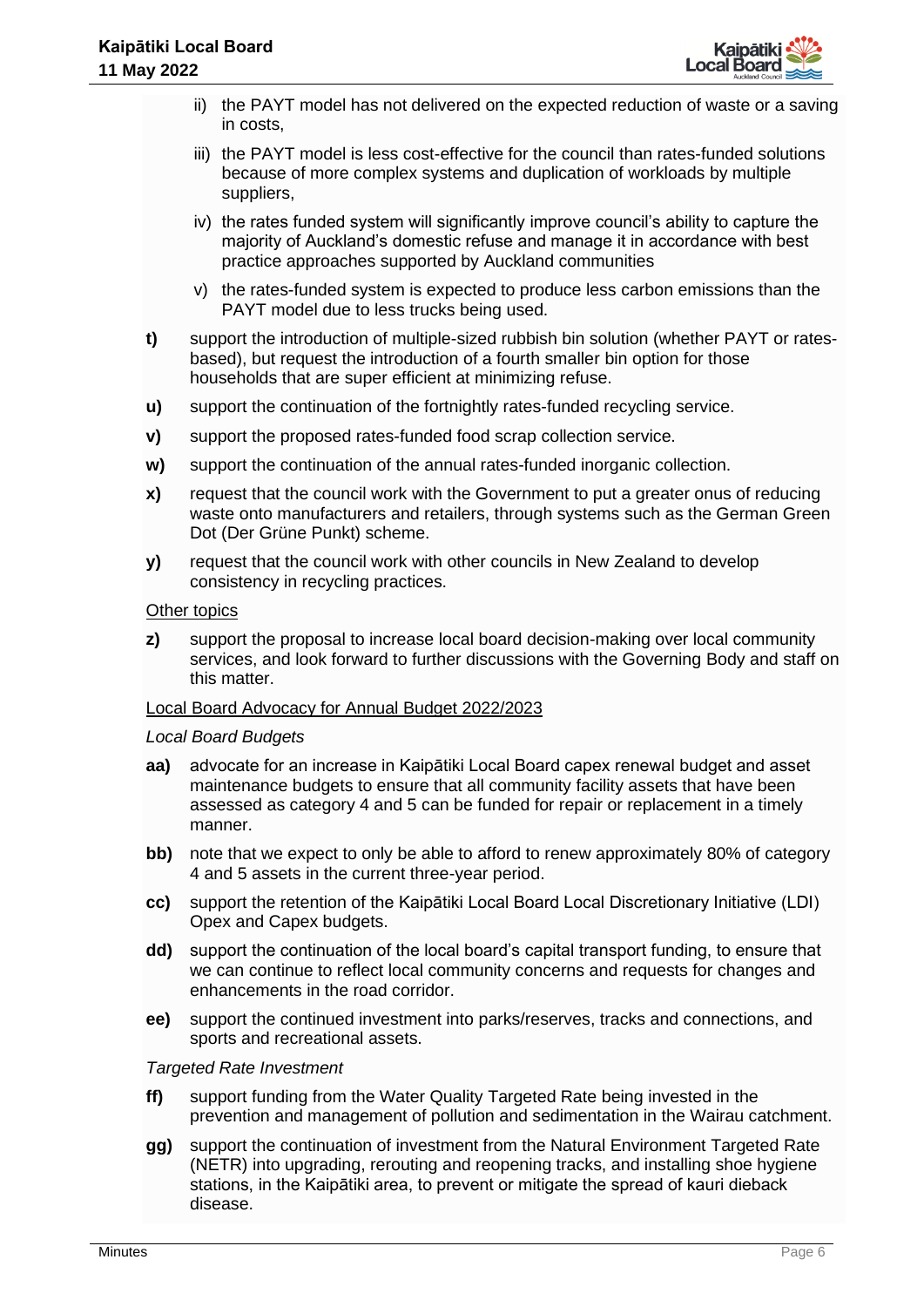

#### *Compliance Investment*

**hh)** request that the relevant compliance enforcement teams be urgently provided sufficient budget and resources to effectively carry out their roles to a higher level of service than in recent years, noting that we consider that the enforcement of its many bylaws (including its compliance and enforcement responsibilities under a range of legislation) is a core and essential function of Auckland Council, and that the local board and the public expect that bylaws are enforced in a timely manner and in full.

#### *Coastal Investment*

- **ii)** support continued investment into renewing coastal assets around the Kaipātiki Local Board coastline.
- **jj)** request that staff continue to work with the Kaipātiki Local Board on the Little Shoal Bay Shoreline Adaptation Plan and options to prevent flooding and seawater inundation at Little Shoal Bay Reserve, to achieve the key outcomes for the reserve and surrounds adopted by the local board [resolution number KT/2020/190], including to protect the flat open grass field area and carparking areas, and to protect and enhance the freshwater ecosystem in the western side of the reserve.

# *Northcote Development*

**kk)** advocate for the continuation of investment into the Northcote Development, including the delivery of the Te Ara Awataha greenway and park developments, a new community building, town square and maximum public open space within the town centre, retention of mature trees, inclusion of cultural and heritage aspects and public art, walking and cycling links, and public transport connections, to support current and future residents of the Northcote area.

# *Northern Community Recycling Centre*

- **ll)** support the inclusion of budget towards new and existing community recycling sites.
- **mm)** request that funding is allocated towards the establishment of a northern Resource Recovery Park to provide the "hub" in a community-led hub-and-spoke model of resource recycling in the northern local board areas.
- **nn)** request that funding is allocated to provide a Resource Recovery Centre in the Kaipātiki Local Board area.

# *One Local Initiative (OLI) - Birkenhead War Memorial Park Redevelopment*

**oo)** support funding for the local board's One Local Initiative be brought forward to support the planning of this important project and to provide the impacted community with some certainty around delivery (Birkenhead War Memorial Park Redevelopment).

#### *Transport*

- **pp)** support increased investment into public transport options (including bus and ferry service) for residents across the North Shore and to inner and outer suburbs across Auckland.
- **qq)** support more shared paths and cycle networks across Kaipatiki.
- **rr)** advocate for solutions enabling cyclists to cross the Waitemata Harbour.

Member P Gillon moved an amendment by way of replacement for clause s)

MOVED by Member P Gillon, seconded by Deputy Chairperson D Grant:

That the Kaipātiki Local Board:

s) support the retention of the PAYT system for refuse, and believe that it does encourage people to be aware of, and reduce, the waste they send to landfill.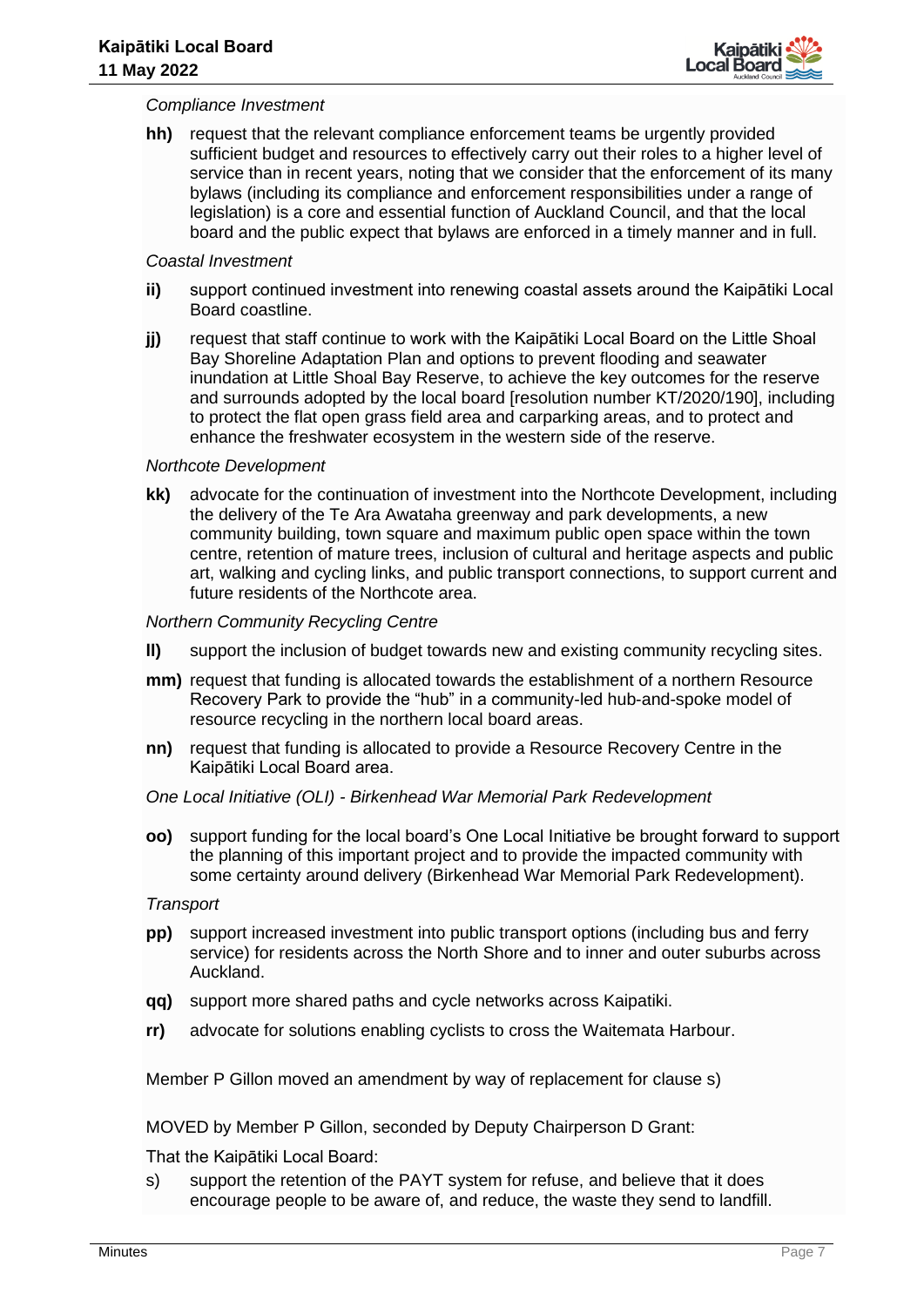

A division was called for, voting on which was as follows:

| <u>For</u>           | <b>Against</b>       | <b>Abstained</b> |
|----------------------|----------------------|------------------|
| Member P Gillon      | Chairperson J Gillon |                  |
| Deputy Chairperson D | Member C Schmidt     |                  |
| Grant                | Member A Shaw        |                  |
| Member M Kenrick     | Member A Tyler       |                  |

The motion was declared LOST by 3 votes to 4.

**LOST**

Chairperson John Gillon put the substantive motion.

Resolution number KT/2022/97

MOVED by Chairperson J Gillon, seconded by Member A Tyler:

# **That the Kaipātiki Local Board:**

- **a) receive consultation feedback on the proposed Kaipātiki Local Board priorities and activities for 2022/2023.**
- **b) receive consultation feedback on regional topics in the Annual Budget 2022/2023 from people and organisations based in the Kaipātiki Local Board area.**
- **c) thank the 9,464 people and organisations from around Auckland who made submissions on the Annual Budget, including 460 from the Kaipātiki Local Board area.**

# **Climate**

- **d) support the climate action package and Climate Action Targeted Rate, noting that 64% of individual submitters and 33% of organization submitters from the Kaipātiki Local Board area that responded to this question supported the proposal**
- **e) acknowledge the current financial constraints faced by Auckland Council, noting that the current proposed general rates would not deliver on the outcomes proposed to be delivered by the Climate Action Targeted Rate.**
- **f) request that council vigorously pursues legislative change to enable councils to re-introduce greater general tree protections to ensure our environmental future and mitigate the effects of climate change.**
- **g) request that local board views are sought at the very earliest stages of any projects being considered and delivered as part of the climate action package in the Kaipātiki local board area.**
- **h) request there be regular reporting to local boards and the general public on the outcomes being delivered with the targeted rate and that the package is reviewed on a regular basis for effectiveness.**
- **i) request a prompt and comprehensive review of how significant emissions reductions can be achieved through Auckland Council's** *operational* **functions and business as usual procedures noting the possibility for reduced mowing in appropriate areas, the utilization of electric power tools, the potential utilization of resources like noxious trees, wattle, wild pine etc as mulch with all flow on emissions and ecological benefits.**

# **Budget Pressures**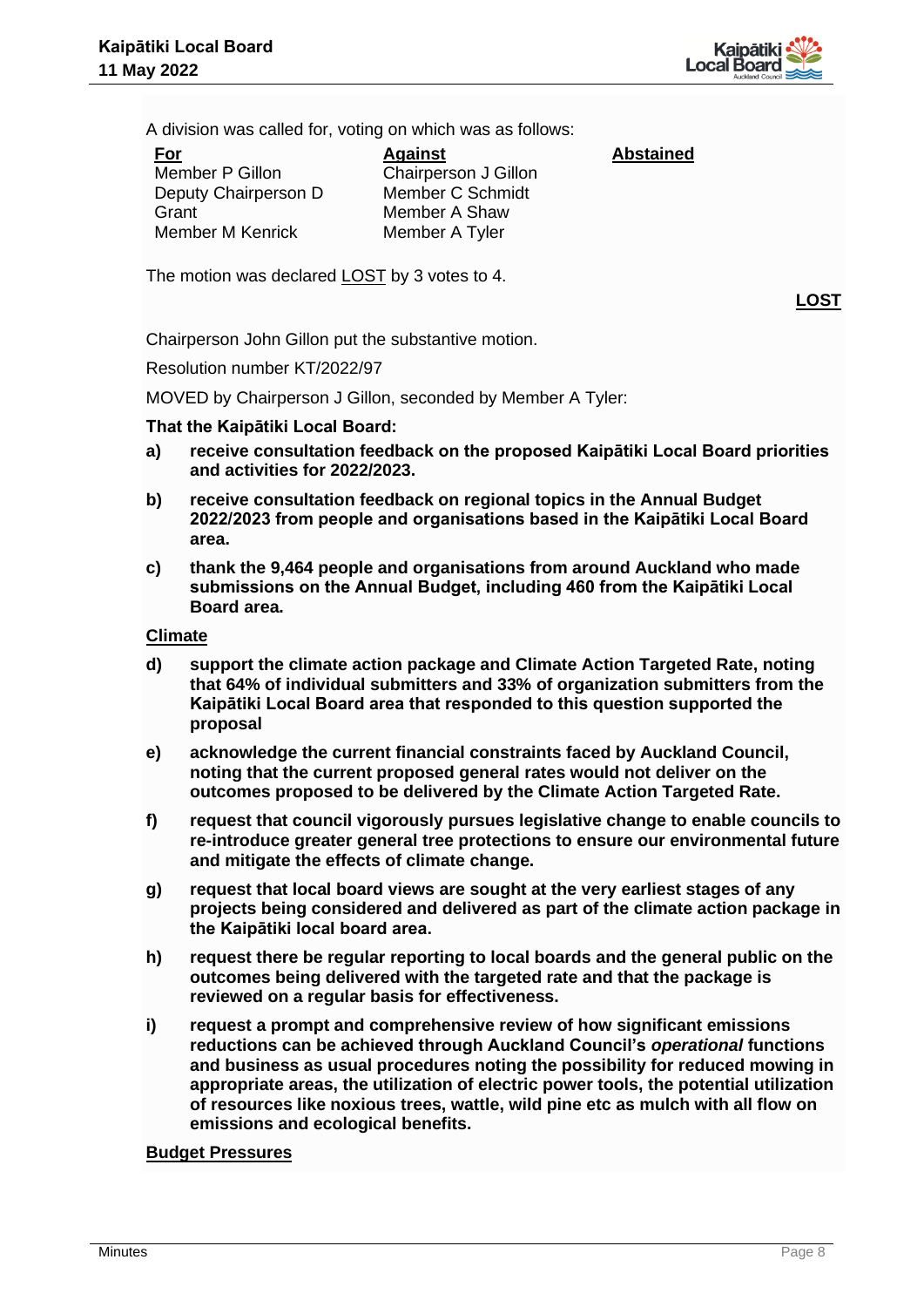

- **j) have mixed views on the budget pressures proposal, noting that 50% of individual submitters and 40% of organization submitters from the Kaipātiki Local Board area that responded to this question supported the proposal.**
- **k) support council utilizing borrowing headroom as a budget lever.**
- **l) note that there is insufficient information in the proposal to support the delay of capital investment as a budget lever, and we are concerned that such delays could be to essential infrastructure required to support intensification as the result of Government-mandated Unitary Plan changes. We request the opportunity to provide local board views on the proposal once further information is available.**
- **m) do not support asset recycling as a lever, particularly not the sale of parks, reserves, and open spaces.**
- **n) remain opposed to the Three Waters proposal, however if it is foisted on Auckland Council, then support the proposal to use the Government's 'Better Off' support package funding as a lever to manage budget pressures.**
- **o) support the proposed general rates increase of 3.5% for 2022/2023.**

# **Service Prioritisation**

- **p) have mixed views on the service prioritisation proposal, noting that 52% of individual submitters and 50% of organization submitters from the Kaipātiki Local Board area that responded to this question supported the proposal.**
- **q) note that there is insufficient information on the proposal to implement cost reductions in the form of efficiency savings and potential reduction in services as a budget lever. We request the opportunity to provide local board views on the proposal once further information is available.**

#### **Waste Service Standardisation**

- **r) have mixed views on the waste service standardisation proposal, noting that 52% of individual submitters and 60% of organization submitters from the Kaipātiki Local Board area that responded to this question supported the retention of the Pay As You Throw (PAYT) system.**
- **s) support the proposal to amend the waste plan to enable a transition to a ratesfunded refuse service, noting that:**
	- **i) the general operating cost will go down by about \$70 per household for all three services,**
	- **ii) the PAYT model has not delivered on the expected reduction of waste or a saving in costs,**
	- **iii) the PAYT model is less cost-effective for the council than rates-funded solutions because of more complex systems and duplication of workloads by multiple suppliers,**
	- **iv) the rates funded system will significantly improve council's ability to capture the majority of Auckland's domestic refuse and manage it in accordance with best practice approaches supported by Auckland communities**
	- **v) the rates-funded system is expected to produce less carbon emissions than the PAYT model due to less trucks being used.**
- **t) support the introduction of multiple-sized rubbish bin solution (whether PAYT or rates-based), but request the introduction of a fourth smaller bin option for those households that are super efficient at minimizing refuse.**
- **u) support the continuation of the fortnightly rates-funded recycling service.**
- **v) support the proposed rates-funded food scrap collection service.**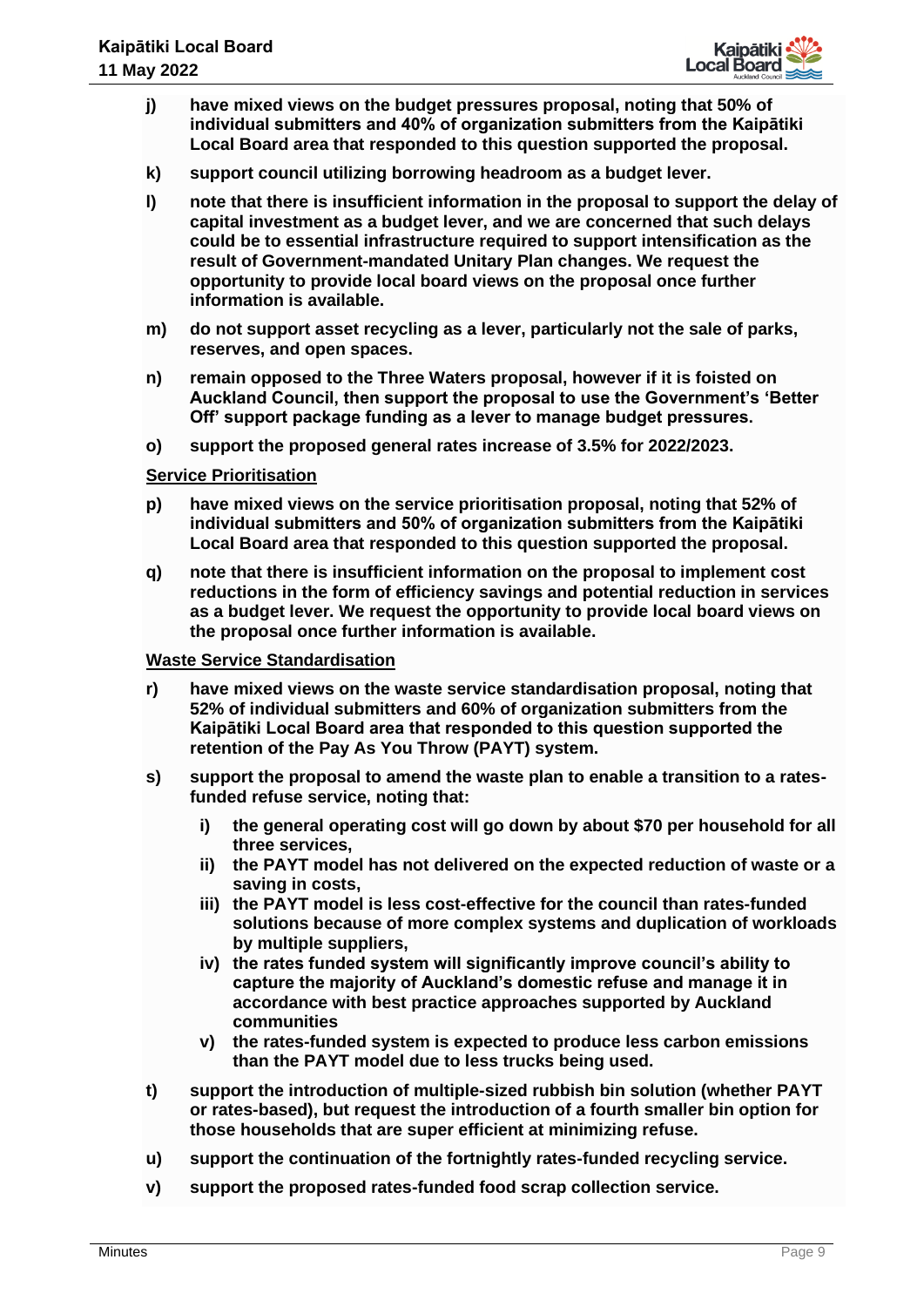

- **w) support the continuation of the annual rates-funded inorganic collection.**
- **x) request that the council work with the Government to put a greater onus of reducing waste onto manufacturers and retailers, through systems such as the German Green Dot (Der Grüne Punkt) scheme.**
- **y) request that the council work with other councils in New Zealand to develop consistency in recycling practices.**

#### **Other topics**

**z) support the proposal to increase local board decision-making over local community services, and look forward to further discussions with the Governing Body and staff on this matter.**

#### **Local Board Advocacy for Annual Budget 2022/2023**

#### *Local Board Budgets*

- **aa) advocate for an increase in Kaipātiki Local Board capex renewal budget and asset maintenance budgets to ensure that all community facility assets that have been assessed as category 4 and 5 can be funded for repair or replacement in a timely manner.**
- **bb) note that we expect to only be able to afford to renew approximately 80% of category 4 and 5 assets in the current three-year period.**
- **cc) support the retention of the Kaipātiki Local Board Local Discretionary Initiative (LDI) Opex and Capex budgets.**
- **dd) support the continuation of the local board's capital transport funding, to ensure that we can continue to reflect local community concerns and requests for changes and enhancements in the road corridor.**
- **ee) support the continued investment into parks/reserves, tracks and connections, and sports and recreational assets.**

#### *Targeted Rate Investment*

- **ff) support funding from the Water Quality Targeted Rate being invested in the prevention and management of pollution and sedimentation in the Wairau catchment.**
- **gg) support the continuation of investment from the Natural Environment Targeted Rate (NETR) into upgrading, rerouting and reopening tracks, and installing shoe hygiene stations, in the Kaipātiki area, to prevent or mitigate the spread of kauri dieback disease.**

#### *Compliance Investment*

**hh) request that the relevant compliance enforcement teams be urgently provided sufficient budget and resources to effectively carry out their roles to a higher level of service than in recent years, noting that we consider that the enforcement of its many bylaws (including its compliance and enforcement responsibilities under a range of legislation) is a core and essential function of Auckland Council, and that the local board and the public expect that bylaws are enforced in a timely manner and in full.**

#### *Coastal Investment*

- **ii) support continued investment into renewing coastal assets around the Kaipātiki Local Board coastline.**
- **jj) request that staff continue to work with the Kaipātiki Local Board on the Little Shoal Bay Shoreline Adaptation Plan and options to prevent flooding and seawater inundation at Little Shoal Bay Reserve, to achieve the key outcomes for the reserve and surrounds adopted by the local board [resolution number**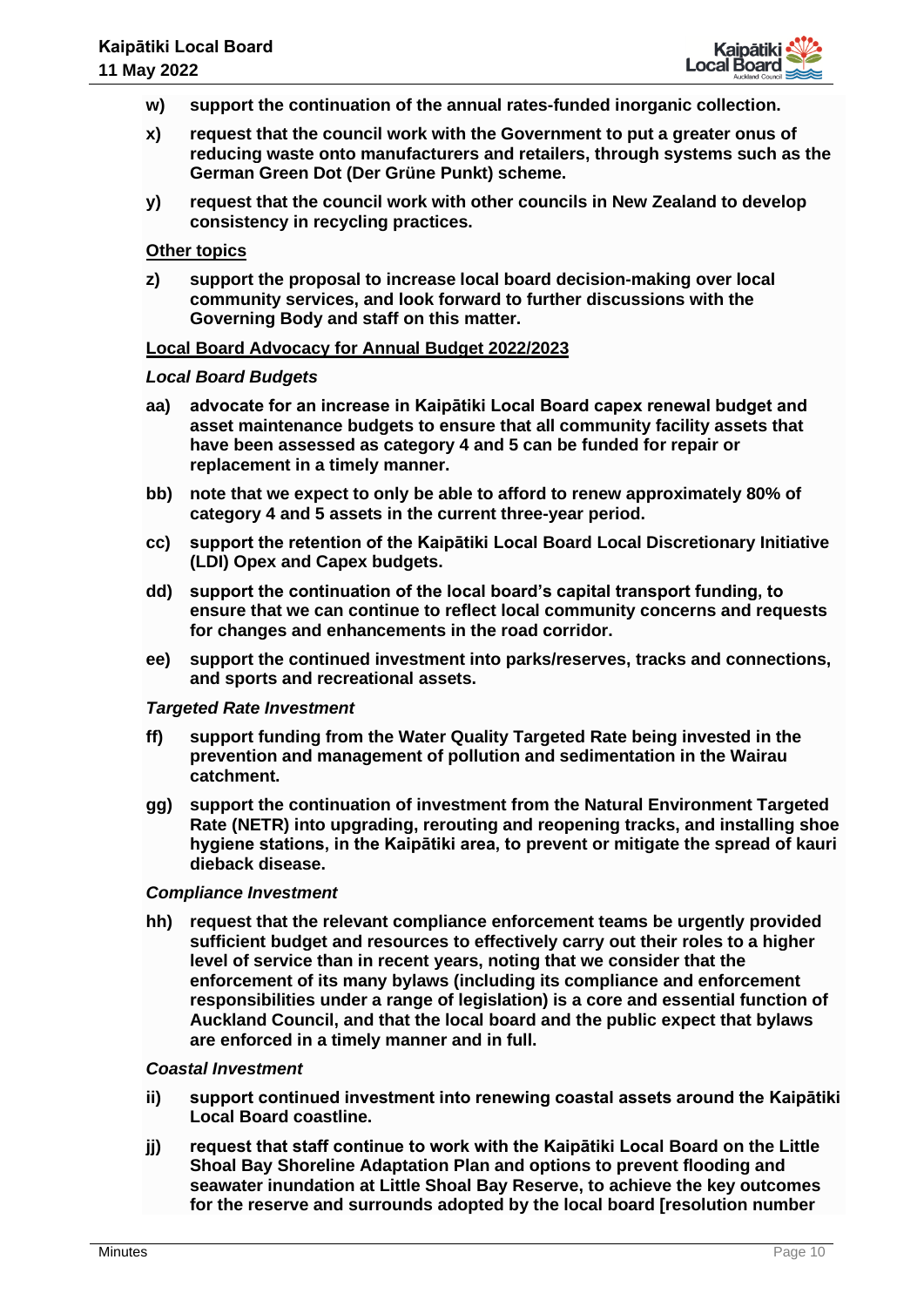

**KT/2020/190], including to protect the flat open grass field area and carparking areas, and to protect and enhance the freshwater ecosystem in the western side of the reserve.**

#### *Northcote Development*

**kk) advocate for the continuation of investment into the Northcote Development, including the delivery of the Te Ara Awataha greenway and park developments, a new community building, town square and maximum public open space within the town centre, retention of mature trees, inclusion of cultural and heritage aspects and public art, walking and cycling links, and public transport connections, to support current and future residents of the Northcote area.**

#### *Northern Community Recycling Centre*

- **ll) support the inclusion of budget towards new and existing community recycling sites.**
- **mm) request that funding is allocated towards the establishment of a northern Resource Recovery Park to provide the "hub" in a community-led hub-andspoke model of resource recycling in the northern local board areas.**
- **nn) request that funding is allocated to provide a Resource Recovery Centre in the Kaipātiki Local Board area.**

#### *One Local Initiative (OLI) - Birkenhead War Memorial Park Redevelopment*

**oo) support funding for the local board's One Local Initiative be brought forward to support the planning of this important project and to provide the impacted community with some certainty around delivery (Birkenhead War Memorial Park Redevelopment).**

#### *Transport*

- **pp) support increased investment into public transport options (including bus and ferry service) for residents across the North Shore and to inner and outer suburbs across Auckland.**
- **qq) support more shared paths and cycle networks across Kaipatiki.**
- **rr) advocate for solutions enabling cyclists to cross the Waitemata Harbour.**

#### **CARRIED**

Note: Under Standing Order 1.9.7 Member P Gillon and Deputy Chairperson D Grant requested to abstain from voting on clause d) and e)

Note: Under Standing Order 1.9.7 Member M Kenrick, Member C Schmidt and Member A Shaw requested their votes be recorded against clause m)

Note: Under Standing Order 1.9.7 Member A Shaw requested his vote be recorded against clause n)

#### **15 Consideration of Extraordinary Items**

There was no consideration of extraordinary items.